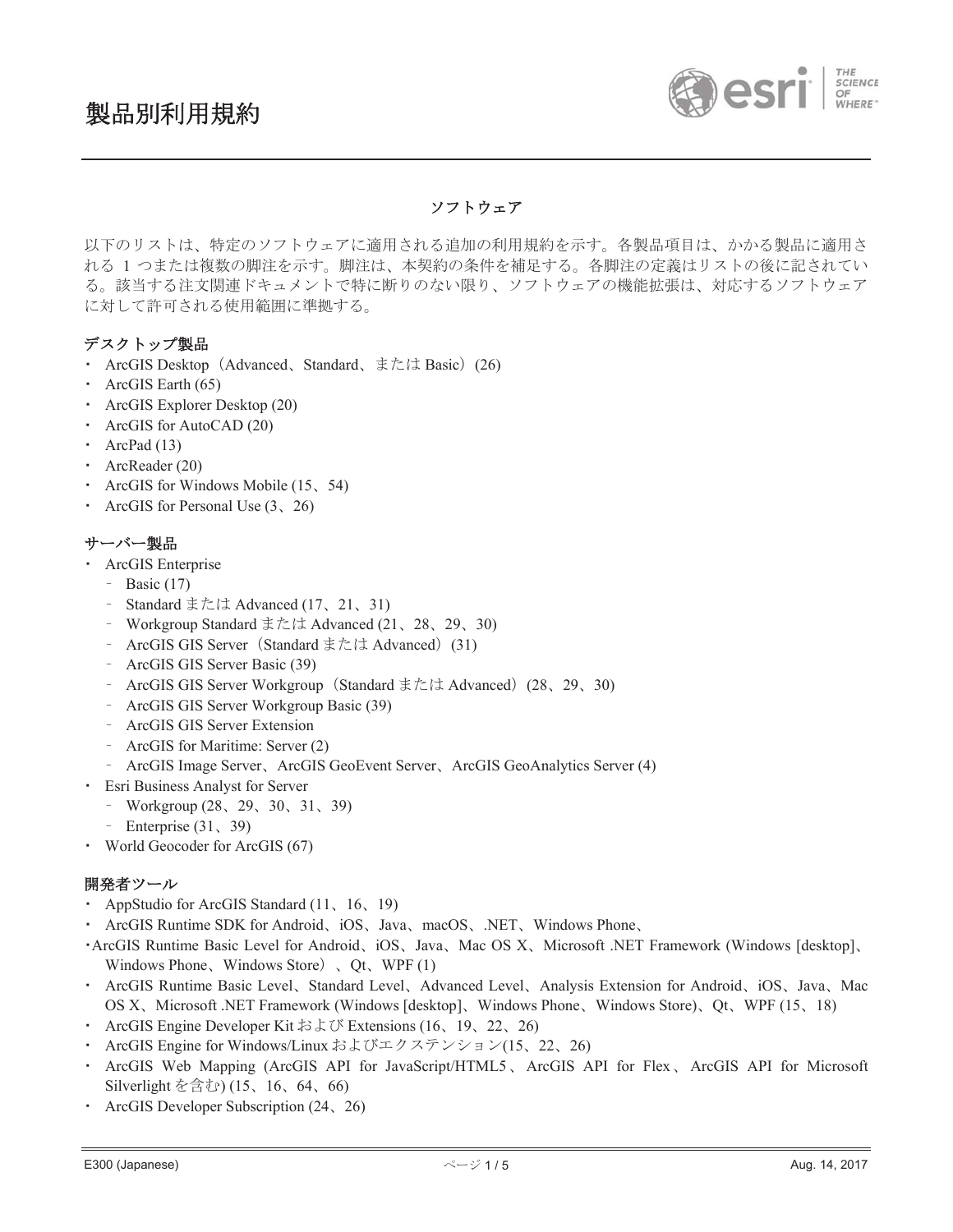**Belogy** Esri File Geodatabase API (47)

#### モバイル

• Navigator for ArcGIS (14)

脚注:

- 1. ダイレクトコネクションによるエンタープライズ ジオデータベースの編集には使用できない。
- 2. ナビゲーションには使用しないものとする。
- 3. 個人使用に対してのみ使用許諾される。
- 4. ArcGIS Enterprise Workgroup と併用時
	- 4コアサーバー1台に限定される。
	- 独立したマシンにインストール可能
- $5-10.$  保留。
	- 11. AppStudio for ArcGIS Standardで構築されたアプリケーションは、ArcGIS Runtime Standard Levelの利用規 約に従うものとする。
	- 12. 保留。
	- 13. 二重用途ライセンスとして使用が許諾される。
	- 14. ナビゲーション目的での使用が許可される。
	- 15. デプロイメント ライセンスとして使用が許諾される。
	- 16. 顧客はSDKまたはAPIを使用して付加価値アプリケーションを作成し、輸出規制で禁じられていない場所 で使用するエンド ユーザーに対して、当該付加価値アプリケーションを配布およびライセンス付与でき るものとする。
	- 17. 顧客は本製品に含まれる Oracle JDBC Driver またはそのドキュメンテーションを再配布してはなら ない。Oracle は本契約の第三者受益権者である。
	- 18. デプロイメント ライセンスは、独立したアプリケーション用のマシン1台の付加価値アプリケーション 1つにつき1つである。
	- 19. ライセンスを、インターネットベースまたはサーバーベースの付加価値アプリケーションの開発に使用 することはできない。
	- 20. 再配布ライセンスとして使用が許諾される。
	- 21. 顧客は、顧客の指定ユーザーによる使用を目的として付加価値アプリケーションを構築できる。 顧客は、 (i) 付加価値アプリケーションに指定ユーザーの資格情報を組み込んではならず、 (ii) 付加 価値アプリケーション ログイン資格情報の組み込みまたは使用を行ってはならない。 顧客は、(a) 資格情報を使用しない付加価値アプリケーションへのパブリック アクセスまたは(b) 一意で個 別の指定ユーザーログイン資格情報を使用したアクセスを許可することができる。
	- 22. a. 1台のマシン上でArcGIS Engineアプリケーションを実行する権利を取得するためには、エンド ユー ザーは、ArcGIS Engine for Windows/Linuxソフトウェアまたはその他のArcGIS Desktopソフトウェア (Basic、Standard、Advanced) のいずれかのライセンスを取得しなければならない。
		- b. ArcGIS Engine付加価値アプリケーションを実行する場合、ArcGIS Engine for Windows/Linuxエクステ ンションをArcGIS Desktopソフトウェアと組み合わせて使用してはならない。単独使用のユーザーは、 当該エンド ユーザーのみが使用するマシン1台に複数のArcGIS Engine 付加価値アプリケーションを インストールすることができる。
	- 23. 保留。
	- 24. ソフトウェアは、プロトタイプ付加価値アプリケーションの開発、試験、立証およびマップ キャッシュ の作成のみを目的としてのみ使用できる。顧客は、付加価値アプリケーションとマップキャッシュを、 ArcGIS Enterprise ステージング サーバー ライセンスおよびデプロイメント サーバーライセンスで使用で きる。ソフトウェアおよびデータは、Builder 以上のプランを契約しているすべての ArcGIS Developer Subscription 契約者が使用する目的で複数のマシンにインストールしてもよい。他のすべてのソフトウェ アは、単独使用ライセンスとして使用が許諾される。
	- 25. 保留。
	- 26. ジオデータベースは、顧客のデータの10ギガバイトに制限される。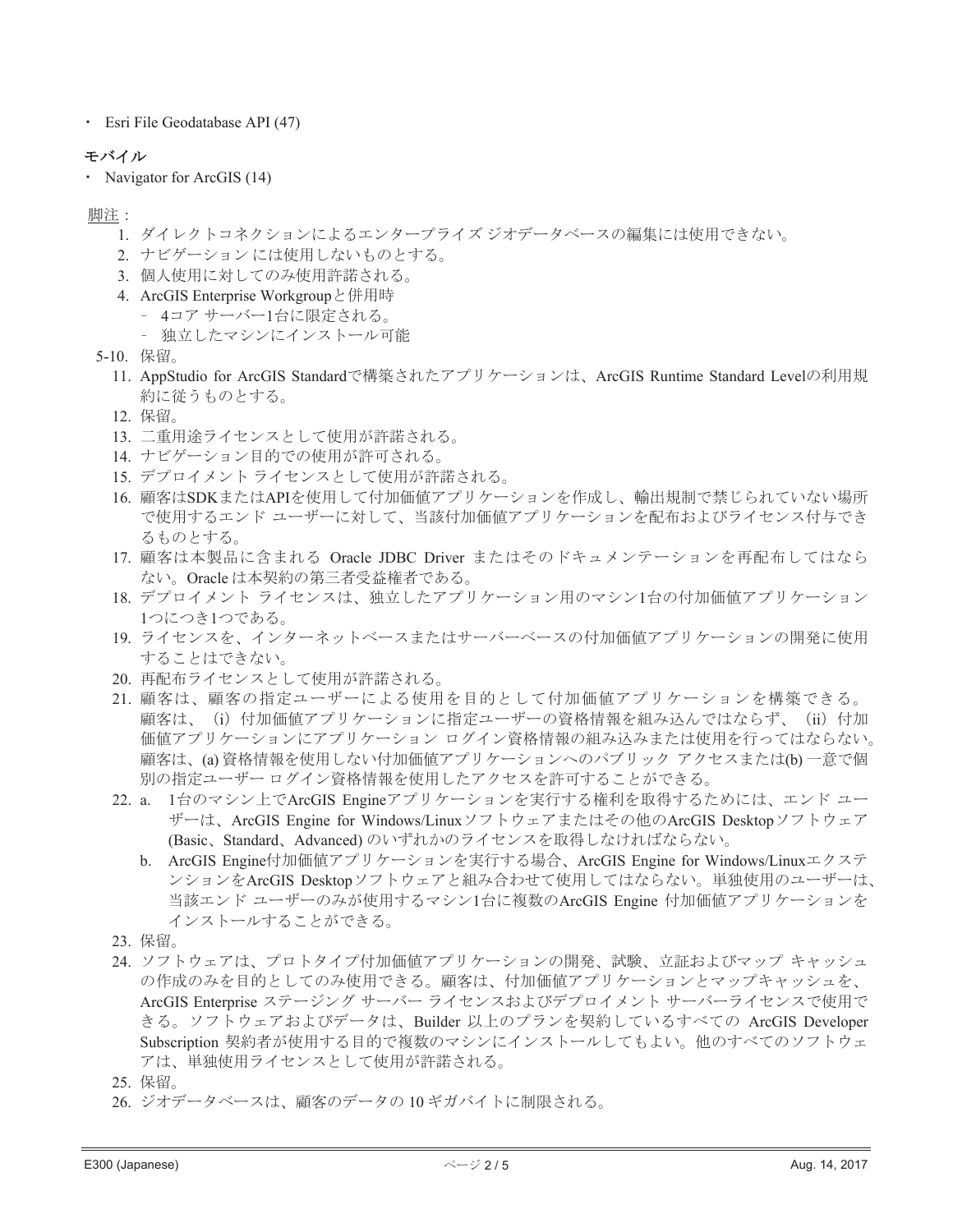- 27. 保留。
- 28. ArcGIS Enterprise WorkgroupまたはArcGIS GIS Server Workgroup 以外のアプリケーションの同時使用はエ ンド ユーザー10名に制限される。この制約事項には、ArcGIS Desktopソフトウェア、ArcGIS Engineソフ トウェア、およびArcGIS Enterprise WorkgroupまたはArcGIS GIS Server Workgroupジオデータベースに直 接接続する第三者作製アプリケーションの使用が含まれる。ウェブ アプリケーションからの接続数に制 限はない。
- 29. ソフトウェアには、サポートされるバージョンのSQL Server Expressが必要である。サポートされるバー ジョンは、製品のシステム要件とともにEsriウェブサイトに掲載されている。
- 30. 使用は、最大10GBの顧客のデータ容量に制限される。
- 31. フェイルオーバー ライセンスが含まれる。

- 33-38. 保留。
	- 39. ArcGIS GIS Server に含まれている編集機能は、ArcGIS GIS Server Basic および ArcGIS GIS Server Workgroup Basic での使用を許可されていない。
- 40-46. 保留。
	- 47. 顧客は、顧客のエンド ユーザーに対し、Esri File Geodatabase APIを使用する付加価値アプリケーション を開発および配布することができる。
- 48-53. 保留。
	- 54. ArcGIS for Windows Mobile デプロイメントは、ArcGIS Enterprise (Advanced または Standard)、ArcGIS Enterprise Workgroup (Advanced)、ArcGIS Desktop (Advanced、Standard、Basic)、および ArcGIS Engine付 加価値アプリケーションとの併用についてライセンスされている。
- 55-63. 保留。
	- 64. ウェブ デプロイメント用の付加価値アプリケーションは、他の Esri 製品と併用しなければならないもの とする。付加価値アプリケーションと他の Esri 製品を常に併用する場合に限り、付加価値アプリケー ションとともに第三者の技術も使用できるものとする。
	- 65. 他の Esri 製品とのみ併用できる。ArcGIS Earth と他の Esri 製品を常に併用する場合に限り、ArcGIS Earth とともに第三者の技術も使用できるものとする。
	- 66. デスクトップ アプリケーションについては、各ライセンスは組織ごとのものである。このライセンスの 目的では、*組織*は主要登録固有ドメイン ID と同等のものである。 ドメインとはドメイン名登録業者に登 録したインターネット ドメイン名のことである。たとえば、example.com という例で、example.com は登 録固有ドメイン ID である。同様に、example.com.xx では xx が登録国コードで、example.com.xx が登録固 有ドメイン ID である。デスクトップ アプリケーションは主要登録固有ドメイン ID の組織のいかなる社 員でも利用できる。組織内で構築し、デプロイできるアプリケーション数に制限はない。
	- 67. ジオコードは、1年のサブスクリプションにつき、2億5千万 (250,000,000) 件に制限される。

<sup>32.</sup> 保留。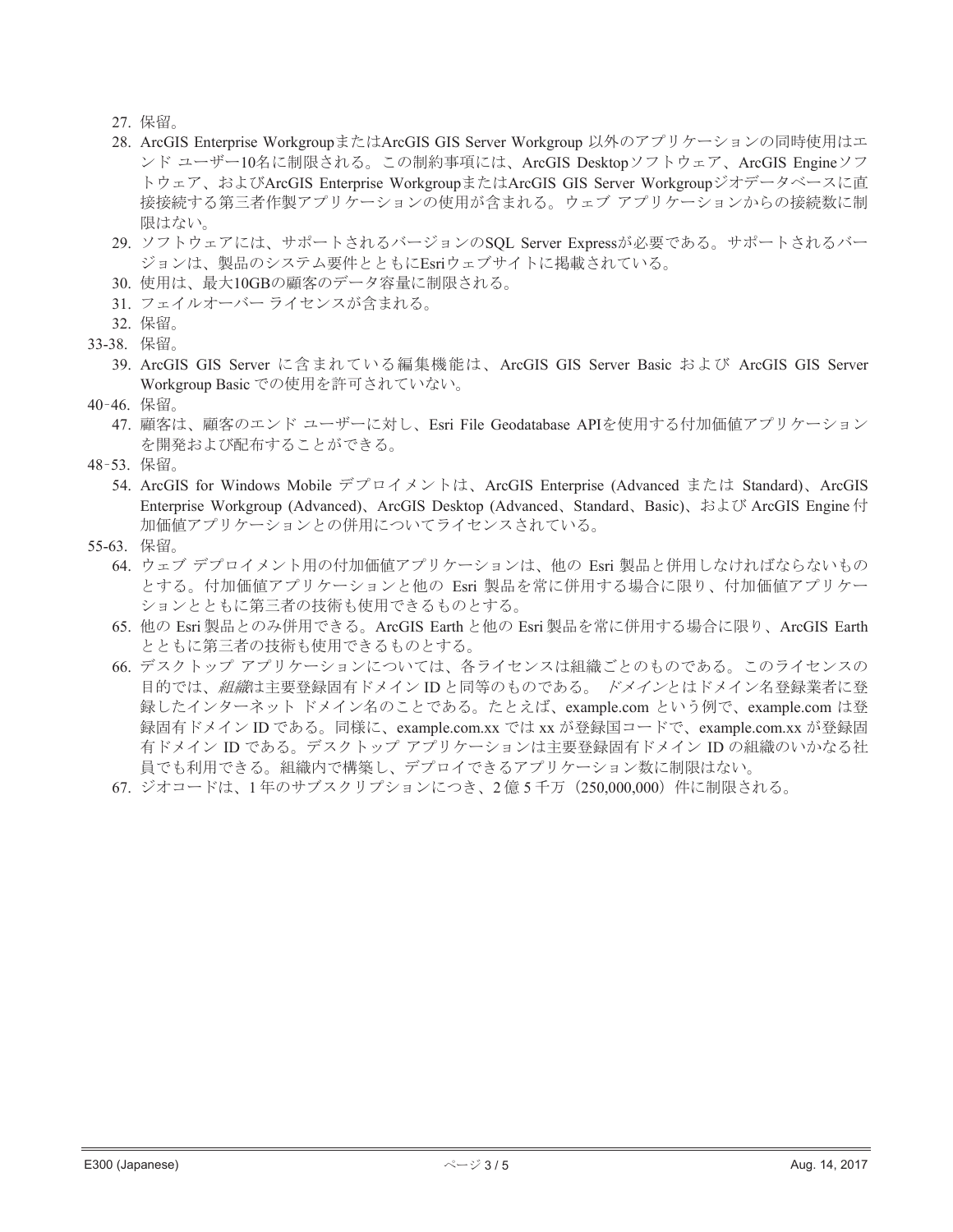#### **Online Services**

以下のリストは、特定の Online Services に適用される追加の利用規約を示す。各製品項目は、かかる製品に適用 される1つまたは複数の脚注を示す。各脚注の定義はリストの後に記されている。該当する注文関連ドキュメン トで特に断りのない限り、ソフトウェアの機能拡張は、対応するソフトウェアに対して許可される使用範囲に準 拠する。

- ArcGIS Online 開発者デプロイメントのサブスクリプションは、以下の複数の販売プログラムで入手可能で ある。
	- 商号販売、エンタープライズ契約、および政府プログラム
		- + 無償サブスクリプション (1、9、10、13、16)
		- +有償サブスクリプション (1、9、10、11、13)
	- 教育プログラム (無償または有償サブスクリプション) (1、3、4、5、6、9、10、13、16)
	- NGO/NPO、プレス/メディア プログラム (無償または有償サブスクリプション) (1、3、4、5、6、9、10、  $13, 16)$
- · ArcGIS Online のサブスクリプションは、複数の販売プログラムで入手できる。
	- 商業販売、エンタープライズ契約、および政府プログラム(1、2、3、11、12、14、17)
	- 教育プログラム(1、2、14、16、17)
	- 非営利プログラム(1、2、14、16、17)
- Public Plan
	- 商業販売、エンタープライズ契約、政府、NGO/NPO、プレス/メディア プログラム (1、4、5、6、7、9、  $10, 15, 16$
	- 教育プログラム(1、4、5、6、7、9、10、15、16)

脚注:

- 1. ArcGIS Online サブスクリプションを使用しない場合、顧客は、World Geocoding サービスによって生成され たジオコードで示される結果を保存できないものとする。顧客は、Infographics サービス経由でアクセス可能 なデータを表示の目的にのみ使用でき、同サービスによってアクセス可能なデータを保存することはできな  $V^{\lambda}$
- 2. 顧客の組織におけるビジネス目的での使用が許可される。
- 3. 顧客の組織における開発および試験目的での使用が許可される。
- 4. 教育機関における教育目的での使用が許可される。
- 5. 顧客の認定されたNGO/NPO組織の便益を目的とした使用が許可される。
- 6. 報道機関の便益を目的とした使用が許可される。
- 7. 個人使用目的での使用が許可される。
- 8. 保留。
- 9. 共有ツールを使用して公的に共有することによってのみ、顧客は第三者による付加価値アプリケーションの 使用を許可することができる。顧客は、自らの業務上の使用を目的として付加価値アプリケーションを稼動 させるために本サブスクリプションを使用することはできない。ただし、顧客が、教育目的に限定して付加 価値アプリケーションを使用する教育機関、認定されたNGO/NPO組織、または報道機関である場合を除く。
- 10. 顧客は、プライベート グループの作成またはプライベート グループへの参加を許可されない。
- 11. 顧客は、付加価値アプリケーションを第三者に有償で販売できる。
- 12. 顧客は、 プライベート グループの作成またはプライベート グループへの参加のためにこのサブスクリプショ ンを使用できる。
- 13. 各サブスクリプションは、顧客のサブスクリプションと併用で、月あたり 100 万 (1,000,000)件の Geosearch ト ランザクションを上限として使用できる。トランザクションには、Basemap データと Geocode Search の両方 のトランザクションが含まれる。1つの Geocode Search トランザクションは、1つの住所または場所に相当す る。 バッチ ジオコーディング後などに結果が保存された場合、その方法の如何にかかわらず、保存された結 果はトランザクションの上限に対してカウントされない。ただし、ストレージはサービス クレジットを消費 する。
- 14. 各サブスクリプションは、12 か月間で 5000 万 (50,000,000) Geosearch トランザクションを上限とする。 1つの Geocode Search トランザクションは、1 つの住所または場所に相当する。バッチ ジオコーディング後